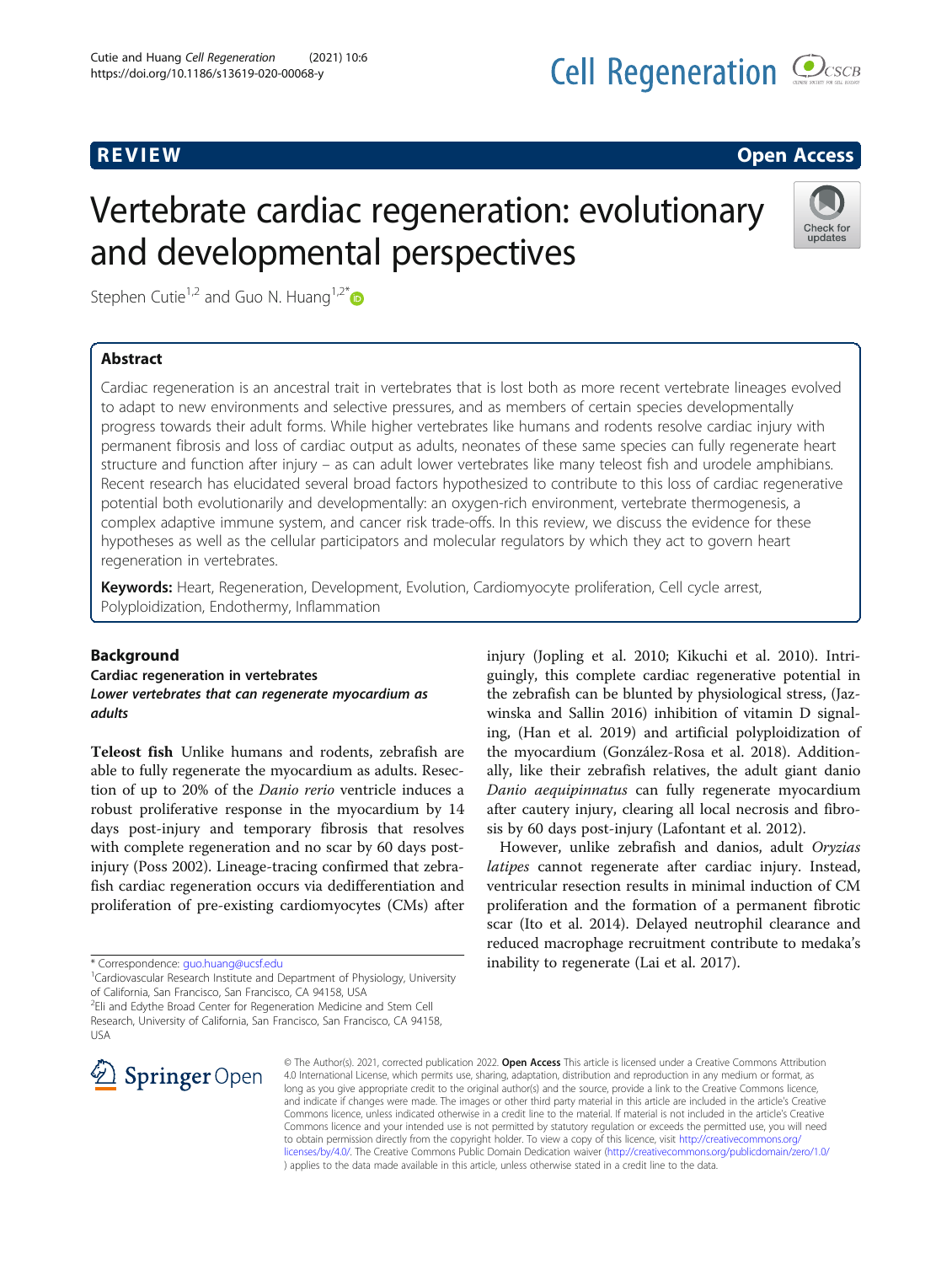Newt Resection of up to 10% of the Notophthalmus viridescens ventricle induces myocardial cell proliferation and resolves as complete ventricular regeneration by 70 days post-injury (Witman et al. 2011). CM proliferation of the predominantly mononuclear diploid variety is observed during newt cardiac regeneration (Oberpriller et al. 1988; Oberpriller and Oberpriller 1974). Newt CM plasticity even allows CMs transplanted into regenerating limb buds to transdifferentiate and express skeletal muscle and chondrocyte markers (Laube et al. 2006). The gene expression profile of the regenerating newt heart differs from regenerative expression profiles in other organs (Mercer et al. 2012).

Axolotl In the adult Ambystoma mexicanum, both ventricular resection (Cano-Martínez et al. 2010) and cryoinjury(Godwin et al. 2017) of the myocardium induce CM proliferation and complete cardiac regeneration and restoration of heart function within 90 days post-injury, without permanent fibrosis. Notably, successful heart regeneration in the axolotl depends not only on the induction of CM proliferation after injury, but also on macrophage activity. Upon macrophage depletion, myofibroblasts induce excessive collagen deposition that results in permanent fibrosis (Godwin et al. 2017).

Frog Evidence exists of at least partial myocardial regeneration in adult frogs. Early work in Rana temporaria observed a partial regenerative response after crush injury of the ventricle, with a post-injury induction of CM proliferation (Rumyantsev 1973) and subsequent sinus rhythm restoration to nearly 80% of animals within 200 days post-injury (Rumyantsev 1961). Furthermore, adult 1-year-old Xenopus tropicalis hearts mount a robust CM proliferative response to 10% apical resection that fully regenerates the lost myocardium nearly scar-free by 30 days after injury (Liao et al. 2017). Conversely, other research in *X. laevis* indicates that while tadpoles induce CM proliferation after oxidative damage (Jewhurst and McLaughlin 2019) and also mount a complete regenerative response after resection, post-metamorphosis 6 month old juveniles and 5-year-old adults can only mount a partial regenerative response to comparable apical resection (Marshall et al. 2019; Marshall et al. 2017). While this discrepancy between *X. tropicalis* and *X. laevis* may be explained by the different ages of the resected adults, it may also be explained by ploidy differences between the two species: *X. tropicalis* has a diploid genome with mostly mononuclear CMs, but *X. laevis* has a pseudotetraploid genome with mostly tetraploid CMs (Marshall et al. 2018). Further work may shed more light about this differential regenerative potential. It is not unprecedented for related species to have radically different cardiac regenerative capacities, as with zebrafish and medaka (Ito et al. 2014).

#### Vertebrates with potential or partial CM proliferative response as adults

Lizard: Unlike the less than 1% baseline CM proliferation rate in rodents and humans, baseline CM proliferation in the leopard gecko Eublepharis macularius is comparable to zebrafish at approximately 10% (Jacyniak and Vickaryous 2018). In adult Agama caucasica and Lacerta armeniaca lizards, cautery injury to the ventricular myocardium induces a proliferative response from nearby CMs around the injury site (Rumyantsev 1991). Additionally, puncture injury to the ventricle of the leopard gecko Eublepharis macularius induces proliferation of both CMs and non-CM epicardial cells that restore the pre-injury architecture of the wound within 14 day (Jacyniak and Vickaryous 2020). It remains unknown whether this lizard regenerative capacity extends to larger cardiac injuries such as ventricular resection and cryoinjury, as it does in zebrafish.

Bat: While apical resection or myocardial infarction have yet to be induced in bats, their cardiac regenerative potential may be higher than that of humans and rodents. Inversion experiments may have caused mechanical damage to CMs as indicated by increased creatine kinase levels and increased myocardial weight, but increased CM cell cycle activity and cardiac remodeling suggested regenerative potential of the bat Eidolon helvum (Ashaolu and Ajao 2014).

#### Vertebrates that cannot regenerate myocardium as adults, but can transiently as neonates or embryos

Mouse While adult Mus musculus are incapable of myocardial regeneration after cardiac injury, complete cardiac regeneration without permanent fibrosis is possible during embryonic and neonatal stages (Porrello et al. 2011; Porrello et al. 2013). Resection of  $\sim 15\%$  of the ventricular apex in P0 mice induces cardiomyocyte (CM) proliferation that regenerates the lost myocardium without evidence of permanent fibrosis or compromised cardiac function by 21 days post-resection (Porrello et al. 2011). Similarly, ischemic cardiac damage caused by permanent ligation of the left anterior descending coronary artery (LAD) in P1 mice resolves as fullyregenerated cardiac muscle without evidence of fibrosis by 21 days post-ligation (Porrello et al. 2013). In both cases, CMs in the regenerated myocardium came from pre-existing CMs that were induced to dedifferentiate and proliferate after injury, and the neonatal regenerative response was lost by P7 (Porrello et al. 2011; Porrello et al. 2013). This closure of the murine neonatal regenerative window between birth and P7 coincides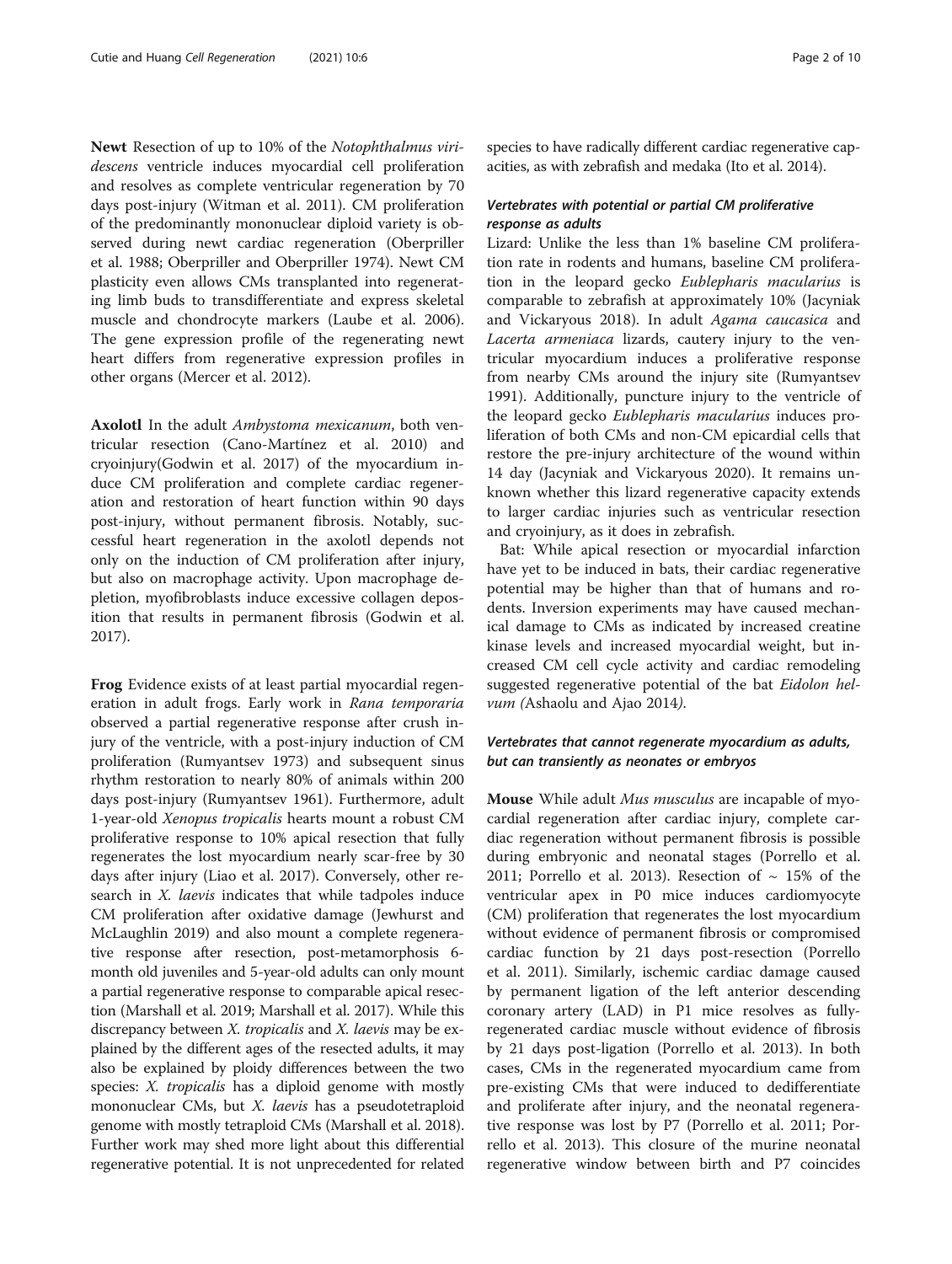<span id="page-2-0"></span>with the developmental polyploidization of the neonatal myocardium during the first week of life, during which > 90% of CMs binucleate and permanently exit the cell cycle (Soonpaa et al. 1996; Cao et al. 2019). Thus, CM polyploidization is proposed as a major barrier to cardiac regeneration in mice, supported by observations that mouse strains with higher percentages of mononuclear diploid CMs induce more CM proliferation after cardiac injury and are left with smaller fibrotic scars (Patterson et al. 2017). Interestingly, while mononuclear diploid CMs proliferate at greater rates than binuclear polyploid CMs in vivo, both CM types proliferate at similar rates in vitro when co-cultured with neonatal rat ventricular myocytes or embryonic mouse CMs (Wang et al. 2017).

Rat As with mice, a transient neonatal cardiac regenerative response has been observed in Rattus norvegicus. In P1 rats, 18% apical resection induced myocardial regeneration including robust, uniform troponin I deposition and Connexin 43 expression, as well as restoration of baseline cardiac function and perfusion by 60 days post-injury (Zogbi et al. 2014). However, this robust regenerative response was lost by P7, in which permanent apical scar tissue formed and cardiac function did not fully recover (Zogbi et al. 2014). Neonatal rats have also been observed to mount a regenerative response to burn lesions made in the myocardium (Robledo 1956).

Pig Myocardial infarction induces a robust but transient regenerative response in Sus domesticus. Cardiac injury in P2 pigs induces CM proliferation that regenerates the lost myocardium and restores cardiac function without permanent fibrosis by 12 weeks post-injury.(Ye et al. 2018) P1 pigs fully regenerate from myocardial infarction even more rapidly, within 30 days (Zhu et al. 2018). However, this porcine regenerative response is progressively lost by P14 (Ye et al. 2018; Zhu et al. 2018). P3 pigs maintain substantial fibrosis at 30 days post-injury (Zhu et al. 2018) and fibrosis is still observed at 12 weeks post-injury,(Ye et al. 2018) suggesting that the porcine neonatal regenerative window closes very soon after P2.

Human Cardiac regeneration has been anecdotally inferred in neonatal humans. There are documented cases of infants suffering massive myocardial infarctions shortly after birth and yet surviving without apparent long-term deficits in cardiac function (Boulton et al. 1991; Saker et al. 1997; Murugan et al. 2002; Cesna et al. 2013). One newborn that suffered a severe infarction at birth due to coronary artery occlusion showed normal cardiac function and morphology at 1 year old (Haubner et al. 2016). However, post-infarct CM proliferation induction in adult humans is limited (Beltrami et al. 2001). It remains to be established when cardiac regenerative potential is lost in humans.

Table 1 Summary table of known cardiac regenerative potential among vertebrate species

| <b>Species</b>                                                                                                             | Adult cardiac<br>regeneration | response             | Partial regenerative Only transient cardiac<br>regeneration |
|----------------------------------------------------------------------------------------------------------------------------|-------------------------------|----------------------|-------------------------------------------------------------|
| Zebrafish (D. rerio)(Poss 2002; Jopling et al. 2010; Kikuchi et al. 2010)                                                  | $\sqrt{2}$                    |                      |                                                             |
| Giant Danio (D. aequipinnatus)(Lafontant et al. 2012)                                                                      | ✔□                            |                      |                                                             |
| Newt (N. viridescens)(Witman et al. 2011; Oberpriller et al. 1988; Oberpriller<br>and Oberpriller 1974)                    | $\boldsymbol{J}$              |                      |                                                             |
| Axolotl (A. mexicanum) (Cano-Martínez et al. 2010; Godwin et al. 2017)                                                     | $\mathcal{J}_{\Box}$          |                      |                                                             |
| Western Clawed Frog (X. tropicalis)(Liao et al. 2017)                                                                      | $\mathcal{J}_{\Box}$          |                      |                                                             |
| African Clawed Frog (X. laevis)(Jewhurst and McLaughlin 2019; Marshall et al.<br>2019; Marshall et al. 2017)               |                               |                      | ✔□                                                          |
| Caucasian Agama (A. caucasica ) (Rumyantsev 1991)                                                                          |                               | $\mathcal{J}_{\Box}$ |                                                             |
| Armenian Lizard (L. armeniaca)(Rumyantsev 1991)                                                                            |                               | ✔□                   |                                                             |
| Leopard Gecko (E. macularius)(Jacyniak and Vickaryous 2018; Jacyniak and<br>Vickaryous 2020)                               |                               | $\mathcal{J}_{\Box}$ |                                                             |
| Chicken (G. domesticus)(Rumyantsev 1991; Novikov and Khloponin 1982)                                                       |                               |                      | ✔□                                                          |
| Straw-Colored Fruit Bat (E. helvum) (Ashaolu and Ajao 2014)                                                                |                               | ✔□                   |                                                             |
| Pig (S. domesticus)(Ye et al. 2018; Zhu et al. 2018)                                                                       |                               |                      | ✔□                                                          |
| Rat (R. norvegicus)(Zogbi et al. 2014; Robledo 1956)                                                                       |                               |                      | ✔□                                                          |
| Mouse (M. musculus) (Porrello et al. 2011; Porrello et al. 2013; Soonpaa et al.<br>1996; Cao et al. 2019)                  |                               |                      | ✔□                                                          |
| Human (H. sapiens)(Boulton et al. 1991; Saker et al. 1997; Murugan et al. 2002;<br>Cesna et al. 2013; Haubner et al. 2016) |                               |                      | ✔□                                                          |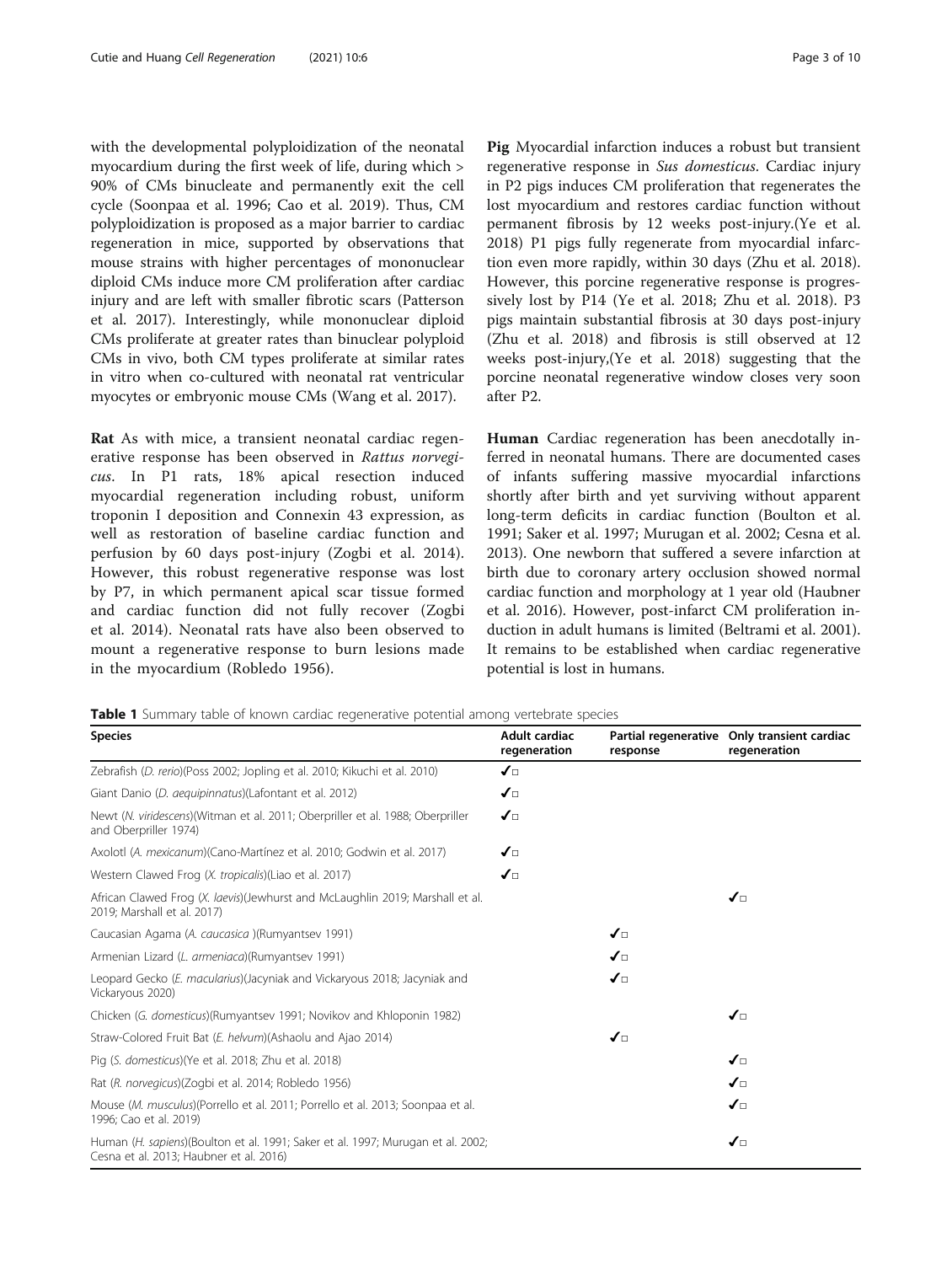Bird Avian cardiac regenerative capacity has not been as thoroughly investigated as mammalian heart regeneration, but work in Gallus domesticus indicates that burn lesions in the myocardium induce permanent fibrosis in 18-day old chicks, but resolve as regeneration in 3- and 5-day old chicks (Rumyantsev 1991; Novikov and Khloponin 1982). This is consistent with birds having a cardiac regenerative window that closes soon after birth, as rodents do.

A summary of cardiac regenerative potential in various vertebrate species is presented in Table [1.](#page-2-0)

#### Current hypotheses about the evolutionary drivers of cardiac regenerative potential loss in adult mammals

#### Oxygen environment

Transition to an oxygen-rich postnatal environment has been proposed to induce CM cell-cycle arrest and cardiac regenerative potential loss (Puente et al. 2014). CM oxidative capacity rises during early postnatal development as fetal CMs shift from glycolysis as their principal energy source to neonatal CMs which rely primarily on fatty acid βoxidation, coinciding with neonatal CM terminal differentiation (Lopaschuk and Jaswal 2010). Indeed, chemically inhibiting this developmental transition to fatty acid oxidation with etomoxir delayed CM cellcycle exit and polyploidization (Cao et al. 2019). This shift from glycolysis to oxidative metabolism has also been observed in neonatal rabbit CMs (Lopaschuk et al. 1991). Paralleling the closure of the neonatal mouse cardiac regenerative window, reactive oxygen species and the corresponding DNA damage increase in mouse CMs throughout the first week of life (Puente et al. 2014). Scavenging reactive oxygen species from CMs delayed their postnatal cell-cycle exit and increased the percentage of mononuclear CMs, while augmenting reactive oxygen species accelerated CM cell cycle arrest (Puente et al. 2014). Additionally, chronic hypoxia alleviates oxidative damage and induces CM mitosis in adult mice and improves regeneration following myocardial infarction in adult mice (Nakada et al. 2017). Developmental stage of CMs may play a role in their hypoxia sensitivity: while hypoxia increased primary neonatal rat CM proliferation in vitro, it decreased proliferation of fetal rat CMs in vitro (Sun et al. 2019 ). While these evidence support the role of an oxygen-rich postnatal environment in promoting CM cell-cycle withdrawal, studies in precocial mammals such as sheep demonstrated that their CMs almost complete polyploidization and permanent cell-cycle arrest before birth, suggesting the existence of major physiological

triggers other than oxygen to shut down CM proliferative potential (Jonker et al. 2015).

#### Endothermy acquisition

Vertebrate thermogenic capability appears inversely correlated with cardiac regenerative potential. That is to say, tissue regeneration may generally be an ancestral vertebrate trait that was lost as adaptations like endothermy developed (Goss 1992). Much as neonatal mammals display increased cardiac regenerative potential compared to adults, neonates are also less able to thermoregulate than adults (Tourneux et al. 2009). Likewise, unlike regenerative species like zebrafish and newts, non-regenerative humans and rodents can efficiently thermoregulate as adults (Ivanov 2006). While the direct effects of endothermy on cardiac regeneration remain to be explored, hypothermia has been observed to enhance brain regeneration after stroke, corroborating an inverse relationship between thermogenesis and regeneration (Yenari and Han 2013).

Furthermore, a recently phylogenetic analysis of 41 vertebrate species showed that diploid CM constitution of the myocardium, a proxy of cardiac regenerative potential, correlates inversely with standard metabolic rate – the metabolic rate of any organism once the effects of organism size are factored out, as described by Kleiber's Law (Hirose et al. 2019). Lower vertebrates with high cardiac regenerative potential and mostly diploid mononuclear CMs – zebrafish, newts, and reptiles – have standard metabolic rates an order of magnitude lower than those of endothermic eutherian mammals like rodents and humans (Makarieva et al. 2008; Schmidt-Nielsen et al. 1980). Increasing CM ploidy during vertebrate evolution paralleled their transition from ectothermy to endothermy. Furthermore, mammalian body temperature – a key determinant of metabolic rate in mammals – also correlates inversely with mammalian diploid CM percentage (Hirose et al. 2019). Altogether, these results suggest that physiological changes during the acquisition of endothermy in both development and evolution may induce CM polyploidization and cardiac regenerative potential loss.

#### Immune response

The development of robust inflammatory responses and a complex adaptive immune system in ontogeny and phylogeny parallels the decline of tissue regenerative potential (Mescher and Neff 2005; Aurora and Olson 2014). It has been proposed that efficient immune action is a trade-off for regenerative capacity (Zhao et al. 2016). For instance, salamanders and frogs are both amphibians with higher cardiac regenerative potential than mammals as adults – however, only salamanders can fully regenerate limbs as adults (Witman et al. 2011; Cano-Martínez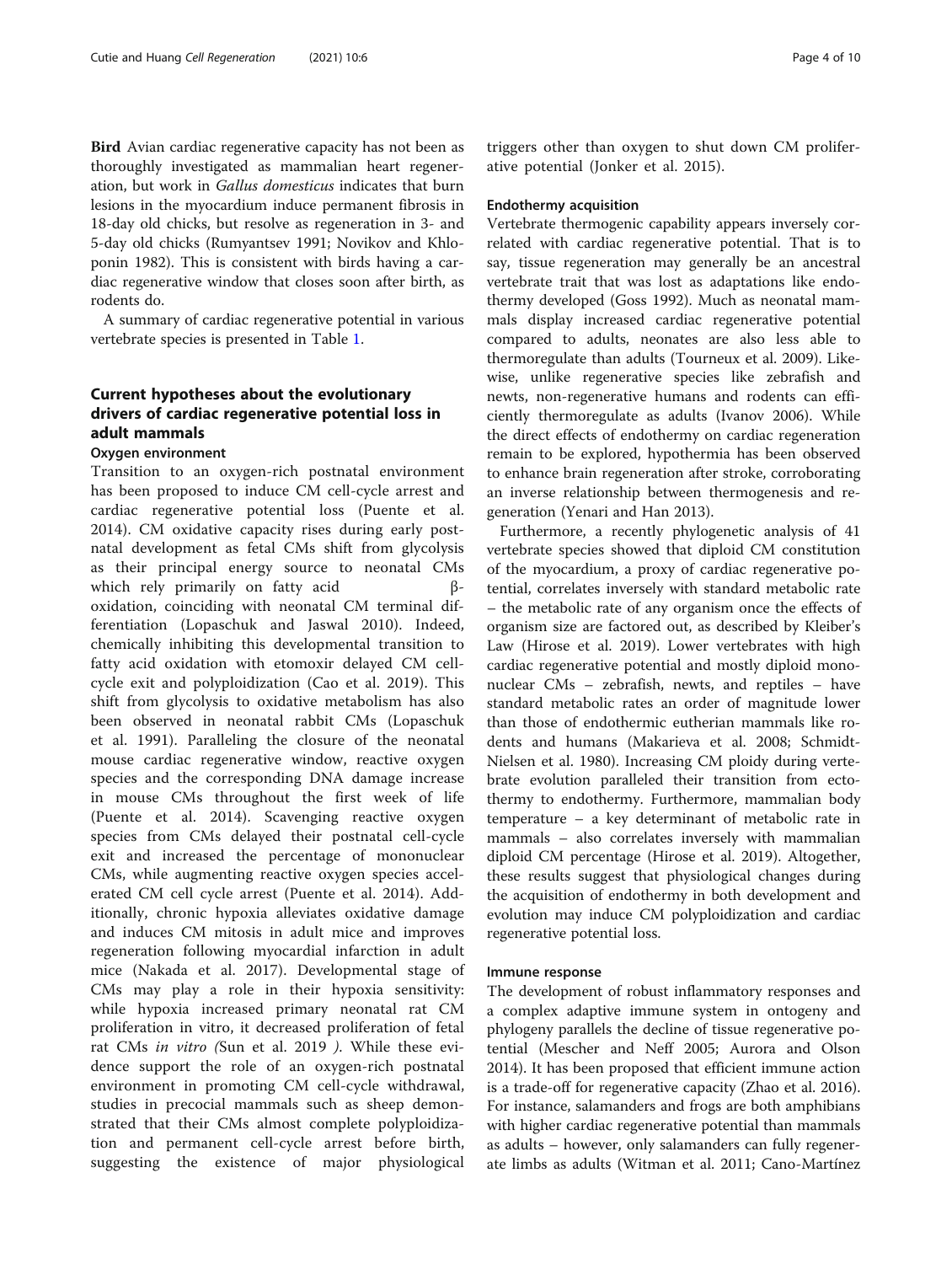et al. 2010; Liao et al. 2017). Notably, the immune response in salamanders is more primitive, less specific, slower-onset, and less adaptive than that in the lessregenerative frogs (Aurora and Olson 2014). Even in frogs, loss of limb regenerative potential in Xenopus larvae coincides with the maturation of the adaptive immune system from an ancestral state to a mammalianlike immune system during metamorphosis (King et al. 2012). In mammals as well, developmental maturation of the immune system accompanies the loss of fetal scarless regeneration (Mescher and Neff 2005). Indeed, ablation of  $CD4^+$  T-cells – a critical player in the adaptive immune system enriched in non-regenerative P8 hearts compared to regenerative P3 hearts – increases CM proliferation and ameliorates fibrosis after apical resection (Li et al. 2020a).

Unlike the adaptive mammalian immune system, there is mounting evidence that the early innate immune response is a critical determinant of cardiac regenerative potential. Certain elements of the unresolved post-injury inflammatory response in adult mice contribute to their inability to regenerate, as inhibition of TLR2(Arslan et al. 2010) and TLR4 (Oyama et al. 2004; Timmers et al. 2008) and early resolution of the immune response at the infarct site (Kain et al. 2016; Vandervelde et al. 2006) improves cardiac regeneration in adults. Although acute inflammation after cardiac injury in adult mice fails to induce a regenerative response, the acute inflammatory response in P1 mice is critical for their cardiac regenerative response (Han et al. 2015). Specifically, macrophage depletion compromises cardiac regenerative capacity in P1 mice after, with macrophage-depleted neonates failing to induce neoangiogenesis and forming permanent fibrotic scars after myocardial infarction (Aurora et al. 2014). Furthermore, regenerative M2 macrophages in the P1 upregulated expression of soluble factors supporting myogenic differentiation and growth – specifically IGF1, TGFβ, activin-A, and Arg1 – that non-regenerative M1 macrophages in the P14 do not,(Aurora et al. 2014) corroborating the observation that regenerative M2 macrophages in P1 are predominantly of embryonic origin and promote CM proliferation and angiogenesis with minimal inflammation while nonregenerative M1 macrophages in P14 are monocytederived and invade the heart after injury to promote inflammation.(Lavine et al. 2014) The four aforementioned factors promote myogenesis, oligodendrogenesis, and myelinogenesis; and suppress inflammation.(Saclier et al. 2013; Miron et al. 2013; Pesce et al. 2009) The developmental transition from M2 to M1 may also play a role in the developmental loss of regenerative potential in other organs as well. Intriguingly, CCR2 inhibition in the adult heart improved neoangiogenesis and reduced inflammation after injury by blocking post-injury

monocyte recruitment to the heart and preserving embryonic macrophage activity (Lavine et al. 2014).

The importance of the early immune response during cardiac regeneration also extends to fish. Inhibition of the early post-resection immune response via glucocorticoids in zebrafish increases collagen deposition, reduces angiogenesis, disrupts heart regeneration (Huang et al. 2013). Similarly, medaka's inability to regenerate after ventricular resection may result from its delayed early immune response compared to zebrafish (Lai et al. 2017).

#### Cancer prevention

It has been postulated that during evolution, mammals lost regenerative potential as a trade-off for cancer protection (Pomerantz and Blau 2013). This balancing act between regenerative potential and cancer risk has been mediated by tumor suppressor genes that reduce the oncogenic risks of stem cells but inhibit proliferation and regenerative potential. For example, while the ancestral gene in the p53 family of tumor suppressors arose in sea anemones to protect the germline from DNA damage, p53 itself and its explicit somatic tumor-suppressor function arose in early vertebrates like cartilaginous fish that first developed regenerative populations of somatic stem and progenitor cells that made vertebrates more susceptible to cancers (Belyi et al. 2010). As natural selection has selected for tighter controls against cancer risk in vertebrates, it has done so at the cost of stem cell proliferative capacity (Greaves 2007). Perhaps unsurprisingly, vertebrate regenerative potential also declines with age as ageassociated DNA damage and cancer risks accumulate (Seifert and Voss 2013).

This trade-off between regenerative potential and cancer risk is evident in the mammalian heart. While both cancer risk and regenerative capacity vary by organ, both are low in the adult mammalian heart. The permanent cell-cycle exit that prevents CMs from proliferating in the adult heart may also explain the rarity of CM tumors. Furthermore, overexpression of certain oncogenes has been found to increase adult CM proliferation. Meis1 (Myeloid ecotropic viral integration site 1) promotes glycolysis in hematopoietic stem cells, is upregulated in various cancers, and is naturally downregulated in the neonatal heart as CMs exit the cell cycle; fetal Meis1 suppression pushes fetal CMs from glycolysis to oxidative phosphorylation prematurely (Lindgren et al. 2019). Likewise, oncogene and NRG1 co-receptor ERBB2 overexpression in juvenile and adult mice resulted in cardiomegaly & increased CM proliferation, and transient ERBB2 induction post-MI improves adult cardiac regeneration (D'Uva et al. 2015).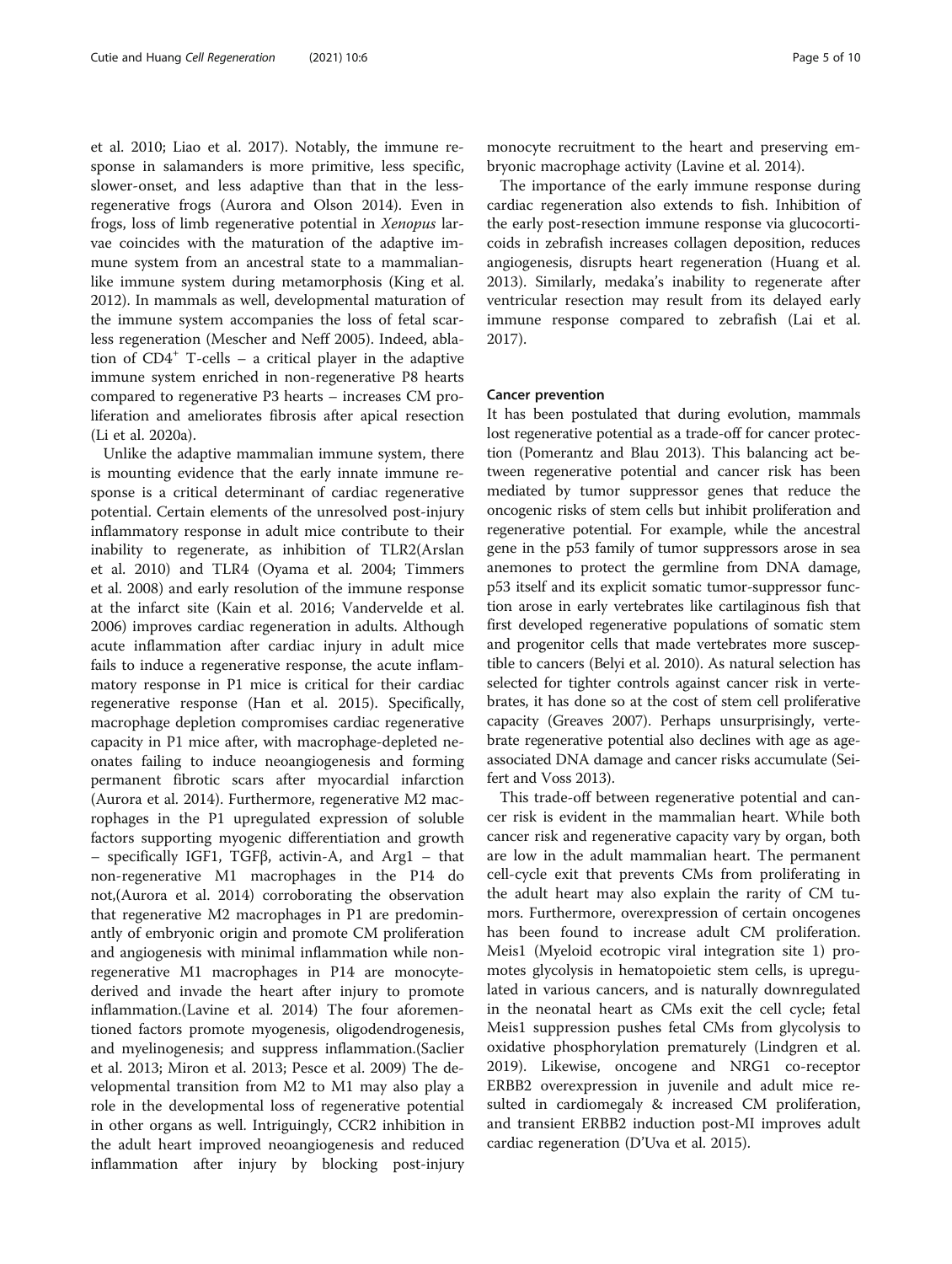#### New players: cellular participators & molecular regulators

#### Nuclear receptors

#### Thyroid hormone receptor

Current data suggest an inhibitory role played by TH in the developmental control of neonatal CM proliferative potential. Reduced ventricular thyroid hormone signaling, low ventricular T3 and increased ventricular T4 in both ischemic and dilated cardiomyopathy likely due to reduced D2 deiodinase (Li et al. 2020b; Gil-Cayuela et al. 2017; Gil-Cayuela et al. 2018). Thyroid hormones regulate energy metabolism and are suspected drivers of the evolutionary ectotherm-to-endotherm transition (Hulbert 2000; Little and Seebacher 2014; Buffenstein et al. 2001). Recent evidence in vertebrates implicates thyroid hormones (THs) in promoting CM binucleation and suppressing CM proliferative potential (Hirose et al. 2019). Serum TH levels are also substantially lower in newts and zebrafish than in non-regenerative mammals, rising soon after birth in neonatal mice (Liversage and Korneluk 1978; Chang et al. 2012). Inhibition of TH activity in neonatal mice – either genetically or chemically through TH inhibitor propylthiouracil – increases mononuclear CM percentage and CM proliferation.(Hirose et al. 2019) CM-specific inhibition of TH signaling also enhances cardiac contractile functions and reduces fibrosis post-MI in adult mice. Whereas in adult zebrafish, exogenous TH suppresses CM proliferation and cardiac regeneration after resection.

#### Vitamin D receptor

Vitamin D is a steroid hormone precursor that can bind to nuclear vitamin D receptors (VDRs) and regulate downstream gene expression (Bikle and Vitamin 2014). CM-specific deletion of VDR promotes cardiac hypertrophy in mice.(Chen et al. 2011) VDR activation reduces expression of both PCNA protein levels and c-myc and inhibits proliferation in neonatal rat CM culture (O'Connell et al. 1997). Vitamin D analogs have been reported to inhibit proliferation in mammalian primary CMs and similar cell lines, (Hlaing et al. 2014; Nibbelink et al. 2007; Cutie et al. 2020) but these effects may not be conserved across all vertebrates. In zebrafish, vitamin D analogs increase CM proliferation in embryos and VDR-inhibitor PS121912 significantly decreases zebrafish CM proliferation (Han et al. 2019). VDR agonists also stimulate CM proliferation in adult zebrafish during heart regeneration, while VDR suppression decreases CM proliferation during regeneration (Han et al. 2019). Even in rodents, while VDR activation suppresses in vitro proliferation in primary P1 mouse CMs, whether it exerts anti-proliferative effects on P7 is less clear (Han et al. 2019; Cutie et al. 2020). The downregulation of VDR in the heart between birth and P7 may explain differential sensitivity of P7 CMs to VDR activation (O'Meara et al. 2015).

#### Glucocorticoid receptor

Glucocorticoids are stress hormones produced by the adrenal glands that bind to the glucocorticoid receptor (GR) in nearly all organs in the body.(Oakley and Cidlowski 2013; Evans 1988; Rog-Zielinska et al. 2013) They inhibit the cell cycle primarily through the GR, which acts as a transcription factor after binding (Crochemore et al. 2002; Smith et al. 2000). CM-specific deletion of GR promotes cardiac hypertrophy(Oakley and Cidlowski 2013; Cruz-Topete et al. 2019) while GR activation inhibits neonatal rat CM proliferation and increases CM binucleation (Gay et al. 2015; Gay et al. 2016). GR activation also promotes neonatal CM hypertrophy, inhibits neonatal CM proliferation, and increases CM binucleation through epigenetic repression of Cyclin D2 gene (Gay et al. 2015; Gay et al. 2016; Whitehurst et al. 1999). Additionally, both exogenous GR agonist exposure(Huang et al. 2013) and crowding-induced stress through GR activation impair regeneration in the zebrafish heart.(Jazwinska and Sallin 2016) sex-specific cardiac pathology after GR deletion implying that GR regulates CM calcium responses differentially based on sex (Cruz-Topete et al. 2019).

#### Metabolic regulators

#### PKM2

Pyruvate kinase muscle isozyme 2 (Pkm2) developmental downregulation in CMs coincides with the closure of the rodent heart regenerative window. It reduces oxidative stress by promoting glycolysis and reducing pyruvate kinase activity. Its overexpression promotes CM proliferation both in the post-mitotic adult heart, and post-MI heart, while its downregulation in the embryo reduced heart size (Magadum et al. 2020).

#### PDK4

Not only can neonatal CM cell cycle arrest be delayed via inhibition of fatty acid oxidation, but inhibition of PDK4 (pyruvate dehydrogenase kinase 4) shifted CMs from hypertrophy to hyperplasia by shifting them from fatty acid oxidation towards glycolysis (Cao et al. 2019; Cardoso et al. 2020).

#### Cell cycle progression

#### ECT2

Ect2 generates guanosine triphosphate during contractile ring assembly & cytokinesis initiation; its loss of function in ZF promotes CM polyploidization (González-Rosa et al. 2018). Likewise, Ect2 loss in neonatal CMs enhances developmental binucleation of the myocardium and downregulates proliferative pathways like E2f target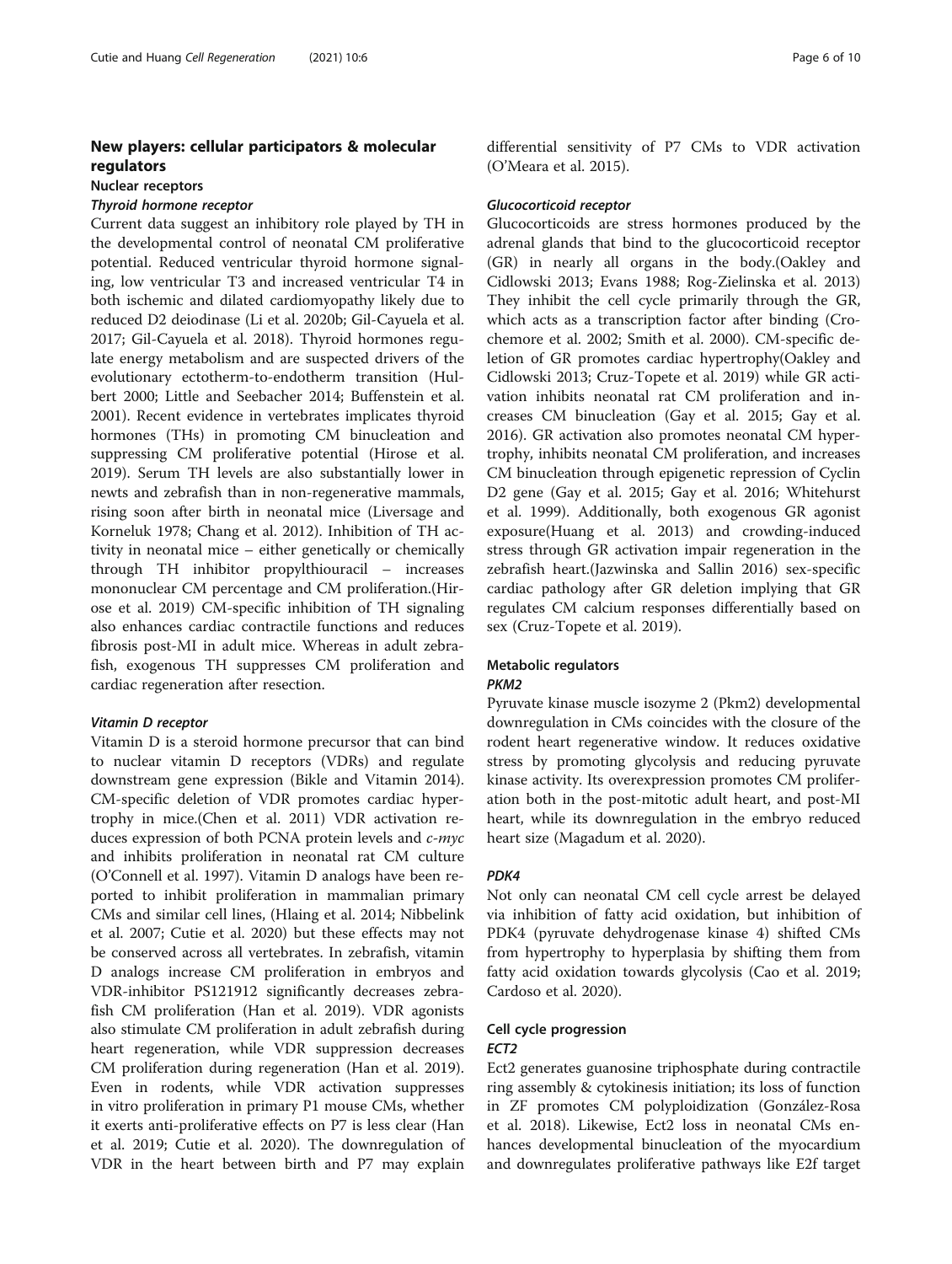<span id="page-6-0"></span>genes,(Windmueller et al. 2020) whereas increasing neonatal Ect2 activity via chemical inhibition of βadrenergic signaling conversely increases both total CM number and the fraction of mononuclear CMs (Liu et al. 2019). This reduced CM ploidy and increased CM endowment phenotype persists into adulthood, enabling superior functional recovery of the heart after myocardial infarction (Liu et al. 2019).

#### HOXB13

Upon dephosphorylation by calcineurin, Hoxb13 localizes to the cardiomyocyte nucleus during developmental cell cycle arrest and promotes the shift from hyperplastic to hypertrophic CM growth. CM-specific deletion of Hoxb13 delays neonatal CM cell cycle arrest (Nguyen et al. 2020).

#### TNNI3K

Tnni3k encodes a CM-specific kinase that predicts natural variation in CM ploidy in mice. Its knockout results

#### in increased diploid CM content in the mouse myocardium and enhanced CM proliferation after infarction, while its overexpression in zebrafish increases CM ploidy in and impairs their cardiac regenerative response (Patterson et al. 2017). As such, Tnni3k may interrupt the cell cycle prior to cytokinesis in CMs, resulting in polyploidization.

#### LMNB2

Nuclear lamina filament Lamin B2 (Lmnb2) expression decreases after birth coinciding with the closure of the neonatal regenerative window in mice. It enables metaphase progression and its suppression increased CM polyploidization and reduced cardiac regeneration in neonatal mice (Han et al. 2020).

#### Neovascularization & inflammation CXCL12

Unlike P1 mice, P7 mice fail to regenerate blood vessels and form collateral arteries to bypass the ligation in the

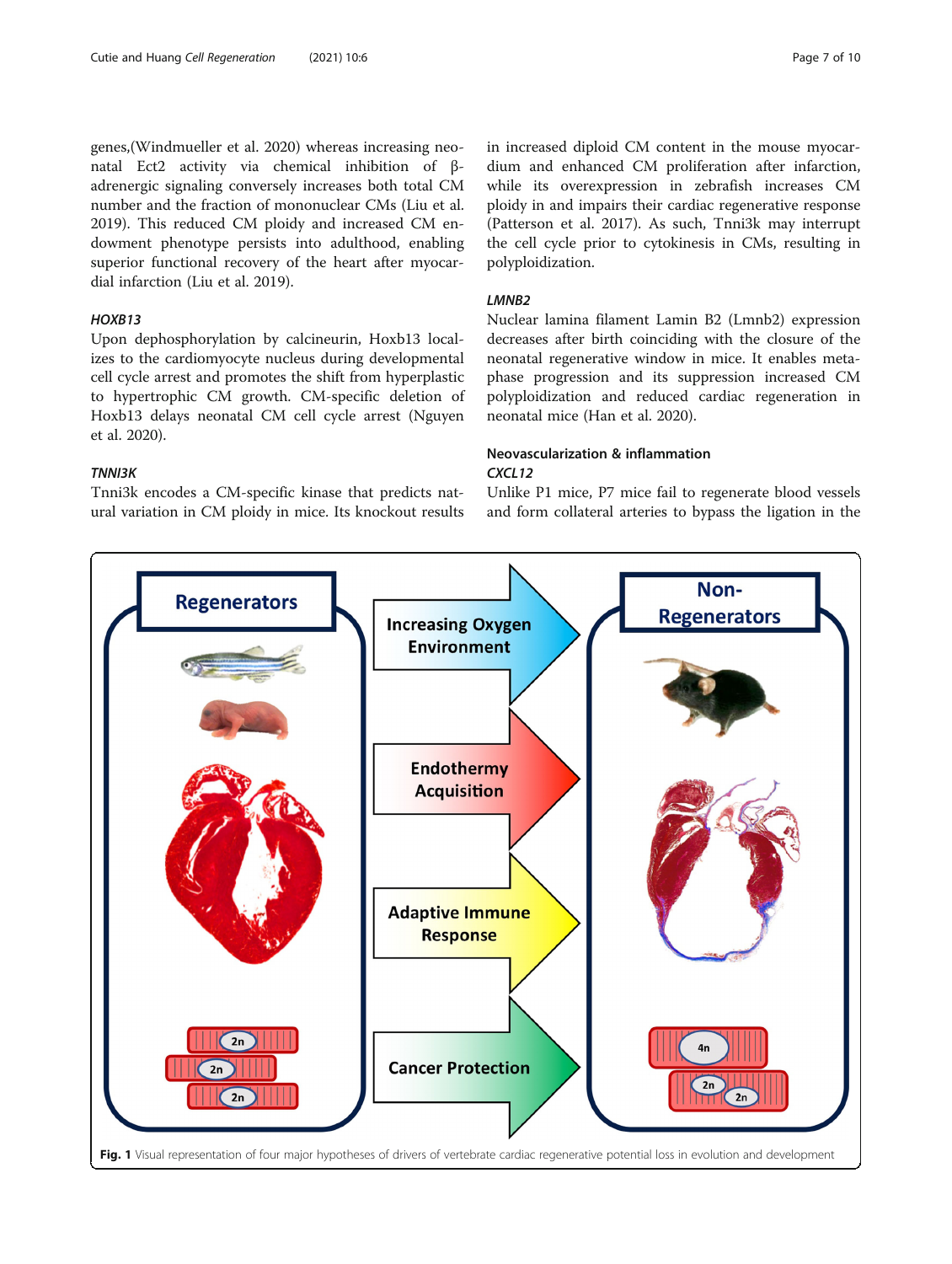coronary artery after myocardial infarction. Cxcl12 is expressed primarily in the arterial endothelium in uninjured neonatal hearts, but is quickly induced by hypoxia in the endothelial cells of capillaries between coronary arteries after myocardial infarction. Deletion of Cxcl12 from cardiac endothelial cells compromised collateral artery formation and myocardial regeneration after injury, as did deletion of Cxcl12 receptor Cxcl4 from the arterial endothelium specifically. Conversely, exogenous Cxcl12 injection in between coronary arteries of infarcted adult hearts stimulated collateral artery formation as in the neonate (Das et al. 2019).

#### TLR

Toll-like receptor (TLR) signaling is upregulated in the regenerative zebrafish compared to the non-regenerative medaka after cardiac injury. TLRs sense broad damageassociated molecular patterns such as inflammatory cytokines and recruit immune cells to injury sites. Injection of TLR agonist poly I:C accelerated macrophage recruitment and neutrophil clearance in the injured medaka heart and resulted in increased CM proliferation and reduced fibrosis (Lai et al. 2017).

#### MMP3

As with neonatal mice, macrophage depletion blocks cardiac regeneration in axolotl salamanders. Matrix metalloproteinase 3 (MMP3) activates β-catenin signaling and induces epithelial-to-mesenchymal transition; it is significantly downregulated after macrophage depletion (Godwin et al. 2017).

#### $II -6$

Interleukin-6 (IL-6) is the most upregulated cytokine after apical resection in P1 mice. Its knockout reduces post-injury CM proliferation and inhibits cardiac regeneration in P1 mice. Indeed, exogenous IL-6 injection alone induces CM proliferation in the uninjured P1 heart. The reactive CM proliferation induced by IL-6 is mediated through downstream effector STAT3, which is also required for neonatal CM regeneration (Han et al. 2015).

#### Conclusion

Although vertebrate cardiac regenerative potential varies both evolutionarily across different species and developmentally throughout the life of a given species, certain common themes still emerge. Broadly, cardiac regenerative potential has decreased throughout vertebrate evolution, with more ancestral lineages such as fish and amphibians generally displaying a greater capacity to regenerate the heart than more recent lineages like mammals. The increased oxidative stresses on adults and higher mammalian lineages, more efficient

thermogenesis in adult endotherms, evolution and maturation of a robust adaptive immune response, and selective pressure to mitigate cancer risks have all been implicated in this loss of heart regeneration in adult higher vertebrates compared to their fetal stages and to lower vertebrates (Fig. [1\)](#page-6-0). Mechanistically, effects have been exerted in part through several nuclear hormone receptors, metabolic regulators, cell cycle genes, and inflammatory and angiogenic factors.

As further research is conducted into the mechanisms that promote or inhibit vertebrate cardiac regenerative potential and the forces that act on these mechanisms, both our collective understanding of heart regeneration and our toolkit for promoting it therapeutically will expand. Based on the state of the field, valid directions to explore in the near future include probing into the mechanisms that shut down cardiac regeneration in certain species within otherwise regeneration-capable lineages (such as in medaka within teleost fish), as well as comprehensively assessing the cardiac regenerative potential of adult mammals that may induce CM proliferation after injury – such as bats. Additionally, identifying other physiological and molecular triggers that developmentally inhibit cardiac regenerative potential would elucidate how oxygen environment, endothermy acquisition, immune responses, and cancer risks all interplay to preclude heart regeneration – and specifically whether any factors dominate the others.

#### Author's contributions

S.C. wrote the review with support from G.N.H. The author(s) read and approved the final manuscript.

#### Funding

This research was made possible by NIH F31 Fellowship (S.C.), NIH (R01HL138456), Department of Defense (W81XWH1910206), Program for Breakthrough Biomedical Research, and UCSF Eli and Edythe Broad Center of Regeneration Medicine and Stem Cell Research Seed Grant (G.N.H.).

#### Competing interests

None.

#### Received: 22 August 2020 Accepted: 4 November 2020 Published online: 01 March 2021

#### References

- Arslan F, et al. Myocardial ischemia/reperfusion injury is mediated by leukocytic toll-like receptor-2 and reduced by systemic administration of a novel antitoll-like receptor-2 antibody. Circulation. 2010;121:80–90.
- Ashaolu JO, Ajao MS. Cardiac adaptation in prolonged inverted bats (Eidolon helvum). Eur J Anat. 2014;18:283–90.
- Aurora AB, Olson EN. Immune modulation of stem cells and regeneration. Cell Stem Cell. 2014;15:14–25.
- Aurora AB, et al. Macrophages are required for neonatal heart regeneration. J Clin Invest. 2014;124:1382–92.
- Beltrami AP, Urbanek K, Kajstura J, Yan SM, Finato N, Bussani R, et al. Evidence that human cardiac myocytes divide After myocardial infarction. N Engl J Med. 2001;344:1750–7.
- Belyi VA, et al. The origins and evolution of the p53 family of genes. Cold Spring Harb Perspect Biol. 2010;2:a001198.
- Bikle D, Vitamin D. D metabolism, mechanism of action, and clinical applications. Chem Biol. 2014;21:319–29.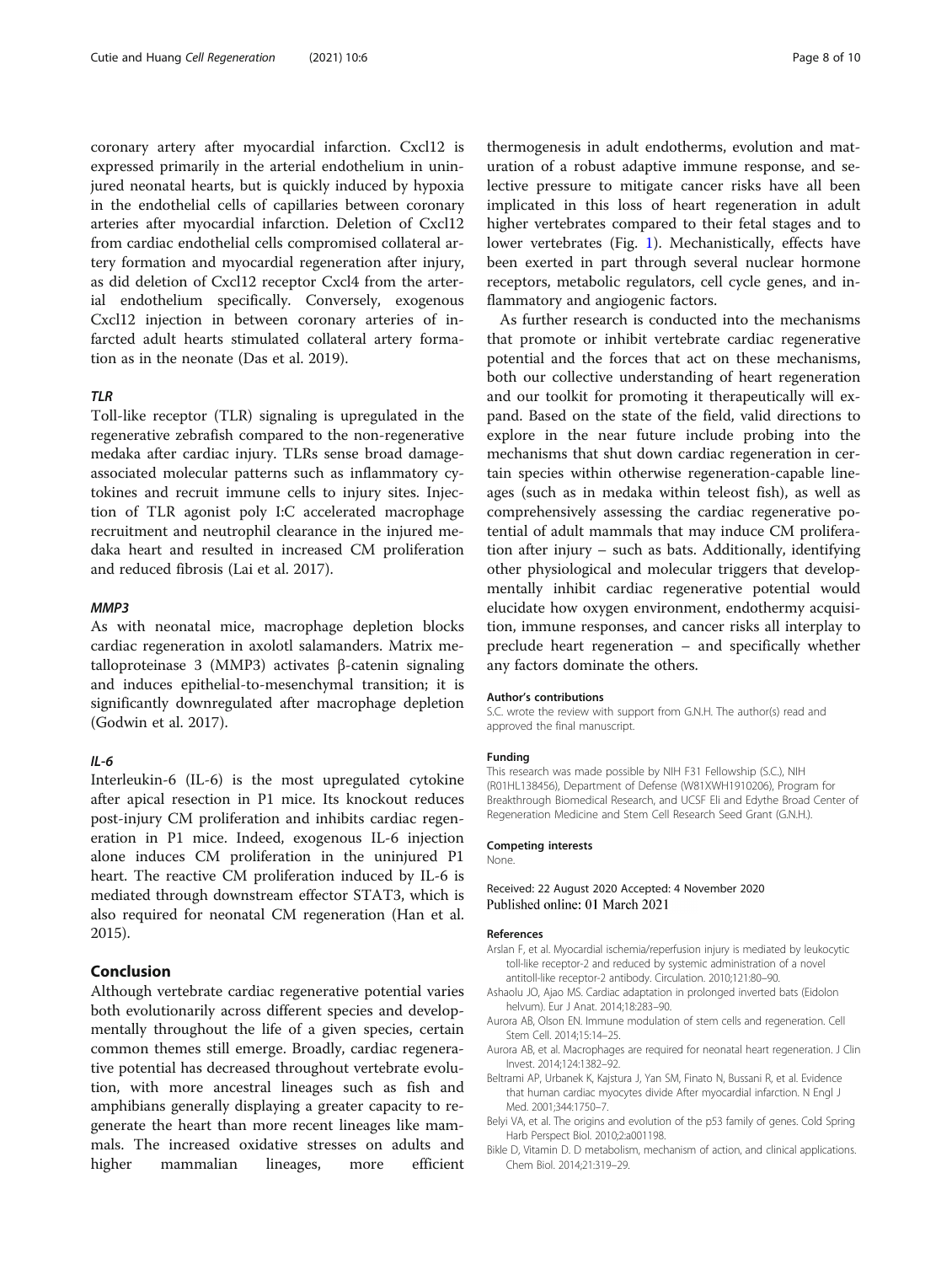- Buffenstein R, Woodley R, Thomadakis C, Daly TJ, Gray DA. Cold-induced changes in thyroid function in a poikilothermic mammal, the naked mole-rat. Am J Physiol Regul Integr Comp Phys. 2001;280:R149–55.
- Cano-Martínez A, et al. Functional and structural regeneration in the axolotl heart (Ambystoma mexicanum) after partial ventricular amputation. Arch Cardiol Mex. 2010;80:79–86.
- Cao T, et al. Fatty acid oxidation promotes cardiomyocyte proliferation rate but does not change cardiomyocyte number in infant mice. Front Cell Dev Biol. 2019;7:1–15.
- Cardoso AC, et al. Mitochondrial substrate utilization regulates cardiomyocyte cell-cycle progression. Nat Metab. 2020;2:167–78.
- Cesna S, Eicken A, Juenger H, Hess J. Successful treatment of a newborn with acute myocardial infarction on the first day of life. Pediatr Cardiol. 2013;34: 1868–70.
- Chang J, et al. Changes in thyroid hormone levels during Zebrafish development. Zool Sci. 2012;29:181–4.
- Chen S, et al. Cardiomyocyte-specific deletion of the vitamin D receptor gene results in cardiac hypertrophy. Circulation. 2011;124:1838–47.

Crochemore C, Michaelidis TM, Fischer D, Loeffler J-P, Almeida OFX. Enhancement of p53 activity and inhibition of neural cell proliferation by glucocorticoid receptor activation. FASEB J. 2002;16:761–70.

- Cruz-Topete D, et al. Deletion of the Cardiomyocyte glucocorticoid receptor leads to sexually dimorphic changes in cardiac gene expression and progression to heart failure. J Am Heart Assoc. 2019;8:1–17.
- Cutie S, Payumo AY, Lunn D, Huang GN. In vitro and in vivo roles of glucocorticoid and vitamin D receptors in the control of neonatal cardiomyocyte proliferative potential. J Mol Cell Cardiol. 2020;3:50–5.
- D'Uva G, et al. ERBB2 triggers mammalian heart regeneration by promoting cardiomyocyte dedifferentiation and proliferation. Nat Cell Biol. 2015;17:627– 38.
- Das S, et al. A Unique Collateral Artery Development Program Promotes Neonatal Heart Regeneration. Cell. 2019;176:1128–1142.e18.
- Evans RM. The Steroid and Thyroid Hormone Receptor Superfamily on JSTOR. Science. 1988;240:889–95.
- Gay MS, Dasgupta C, Li Y, Kanna A, Zhang L. Dexamethasone induces Cardiomyocyte terminal differentiation via epigenetic repression of Cyclin D2 gene. J Pharmacol Exp Ther. 2016;358:190–8.
- Gay MS, Li Y, Xiong F, Lin T, Zhang L. Dexamethasone treatment of newborn rats decreases cardiomyocyte endowment in the developing heart through epigenetic modifications. PLoS One. 2015;10:1–20.
- Gil-Cayuela C, et al. Thyroid hormone biosynthesis machinery is altered in the ischemic myocardium: an epigenomic study. Int J Cardiol. 2017;243:27–33.
- Gil-Cayuela C, et al. Myocardium of patients with dilated cardiomyopathy presents altered expression of genes involved in thyroid hormone biosynthesis. PLoS One. 2018;13:1–12.
- Godwin JW, Debuque R, Salimova E, Rosenthal NA. Heart regeneration in the salamander relies on macrophage- mediated control of fi broblast activation and the extracellular landscape. NPJ Regen Med. 2017;2(22):1–11.
- González-Rosa JM, et al. Myocardial Polyploidization creates a barrier to heart regeneration in Zebrafish. Dev Cell. 2018;44:433–46.
- Goss RJ. The evolution of regeneration: adaptive or inherent? J Theor Biol. 1992; 159:241–60.
- Greaves M. Darwinian medicine: a case for cancer. Nat Rev Cancer. 2007;7:213–21.

Han C, et al. Acute inflammation stimulates a regenerative response in the neonatal mouse heart. Cell Res. 2015;25:1137–51.

Han L, et al. Lamin B2 Levels Regulate Polyploidization of Cardiomyocyte Nuclei and Myocardial Regeneration. Dev Cell. 2020;53:42–59.e11.

- Han Y, et al. Vitamin D Stimulates Cardiomyocyte Proliferation and Controls Organ Size and Regeneration in Zebrafish. Dev Cell. 2019;48:853–863.e5.
- Haubner BJ, et al. Functional recovery of a human neonatal heart after severe myocardial infarction. Circ Res. 2016;118:216–21.
- Hirose K, et al. Evidence for hormonal control of heart regenerative capacity during endothermy acquisition. Science. 2019;188:eaar2038.
- Hlaing SM, et al. 1,25-Vitamin D3 promotes cardiac differentiation through modulation of the WNT signaling pathway. J Mol Endocrinol. 2014;53:303–17.
- Huang WC, et al. Treatment of glucocorticoids inhibited early immune responses and impaired cardiac repair in adult Zebrafish. PLoS One. 2013;8:1–11.
- Hulbert AJ. Thyroid hormones and their effects: a new perspective. Biol Rev Camb Philos Soc. 2000;75:519–631.
- Ito K, et al. Differential reparative phenotypes between zebrafish and medaka after cardiac injury. Dev Dyn. 2014;243:1106–15.
- Ivanov KP. The development of the concepts of homeothermy and thermoregulation. J Therm Biol. 2006;31:24–9.
- Jacyniak K, Vickaryous MK. Constitutive cardiomyocyte proliferation in the leopard gecko (Eublepharis macularius). J Morphol. 2018;279:1355–67.
- Jacyniak K, Vickaryous MK. Cardiac regeneration occurs following a puncture wound to the heart of the leopard gecko ( Eublepharis macularius ). FASEB J. 2020;34:1–1.
- Jazwinska A, Sallin P. Acute stress is detrimental to heart regeneration in zebrafish. Open Biol. 2016;6:160012.
- Jewhurst K, McLaughlin KA. Recovery of the Xenopus laevis heart from ROSinduced stress utilizes conserved pathways of cardiac regeneration. Develop Growth Differ. 2019;61:212–27.
- Jonker SS, Louey S, Giraud GD, Thornburg KL, Faber JJ. Timing of cardiomyocyte growth, maturation, and attrition in perinatal sheep. FASEB J. 2015;29:4346– 57.
- Jopling C, et al. Zebrafish heart regeneration occurs by cardiomyocyte dedifferentiation and proliferation. Nature. 2010;464:606–9.
- Kain V, et al. Resolvin D1 activates the inflammation resolving response at splenic and ventricular site following myocardial infarction leading to improved ventricular function Vasundhara. 2016:24–35. [https://doi.org/10.1016/j.yjmcc.2](https://doi.org/10.1016/j.yjmcc.2015.04.003.Resolvin) [015.04.003.Resolvin.](https://doi.org/10.1016/j.yjmcc.2015.04.003.Resolvin)
- Kikuchi K, et al. Primary contribution to zebrafish heart regeneration by gata4+ cardiomyocytes. Nature. 2010;464:601–5.
- King MW, Neff AW, Mescher AL. The developing Xenopus limb as a model for studies on the balance between inflammation and regeneration. Anat Rec. 2012;295:1552–61.
- Lafontant PJ, et al. The Giant Danio (D. aequipinnatus) as A Model of Cardiac Remodeling and Regeneration. Anat Rec. 2012;295:234–48.
- Lai SL, et al. Reciprocal analyses in zebrafish and medaka reveal that harnessing the immune response promotes cardiac regeneration. Elife. 2017;6:1–20.
- Laube F, Heister M, Scholz C, Borchardt T, Braun T. Re-programming of newt cardiomyocytes is induced by tissue regeneration. J Cell Sci. 2006;119:4719– 29.
- Lavine KJ, et al. Distinct macrophage lineages contribute to disparate patterns of cardiac recovery and remodeling in the neonatal and adult heart. Proc Natl Acad Sci U S A. 2014;111:16029–34.
- Li J, et al. Specific ablation of CD4 + T-cells promotes heart regeneration in juvenile mice. Theranostics. 2020a;10:8018–35.
- Li M, et al. Core functional nodes and sex-specific pathways in human ischaemic and dilated cardiomyopathy. Nat Commun. 2020b:1–12. [https://doi.org/10.1](https://doi.org/10.1038/s41467-020-16584-z) [038/s41467-020-16584-z](https://doi.org/10.1038/s41467-020-16584-z).
- Liao S, et al. Heart regeneration in adult Xenopus tropicalis after apical resection. Cell Biosci. 2017;7:1–16.
- Lindgren IM, Drake RR, Chattergoon NN, Thornburg KL. Down-regulation of MEIS1 promotes the maturation of oxidative phosphorylation in perinatal cardiomyocytes. FASEB J. 2019;33:7417–26.
- Little AG, Seebacher F. The evolution of endothermy is explained by thyroid hormone-mediated responses to cold in early vertebrates. J Exp Biol. 2014; 217:1642–8.
- Liu H, et al. Control of cytokinesis by β-adrenergic receptors indicates an approach for regulating cardiomyocyte endowment. Sci Transl Med. 2019;11.
- Liversage RA, Korneluk RG. Serum levels of thyroid hormone during forelimb regeneration in the adult newt, Notophthalmus viridescens. J Exp Zool. 1978; 206:223–8.
- Lopaschuk GD, Jaswal JS. Energy metabolic phenotype of the cardiomyocyte during development, differentiation, and postnatal maturation. J Cardiovasc Pharmacol. 2010;56:130–40.
- Lopaschuk GD, Spafford MA, Marsh DR. Glycolysis is predominant source of myocardial ATP production immediately after birth. Am J Physiol Heart Circ Physiol. 1991;261:1698–705.
- Magadum A, et al. Pkm2 regulates cardiomyocyte cell cycle and promotes cardiac regeneration. Circulation. 2020:1249–1265. [https://doi.org/10.1161/](https://doi.org/10.1161/CIRCULATIONAHA.119.043067) [CIRCULATIONAHA.119.043067](https://doi.org/10.1161/CIRCULATIONAHA.119.043067).
- Makarieva AM, et al. Mean mass-specific metabolic rates are strikingly similar across life's major domains: evidence for life's metabolic optimum. Proc Natl Acad Sci U S A. 2008;105:16994–9.
- Marshall L, Girardot F, Demeneix BA, Coen L. Is adult cardiac regeneration absent in Xenopus laevis yet present in Xenopus tropicalis? Cell Biosci. 2018;8:1–4.